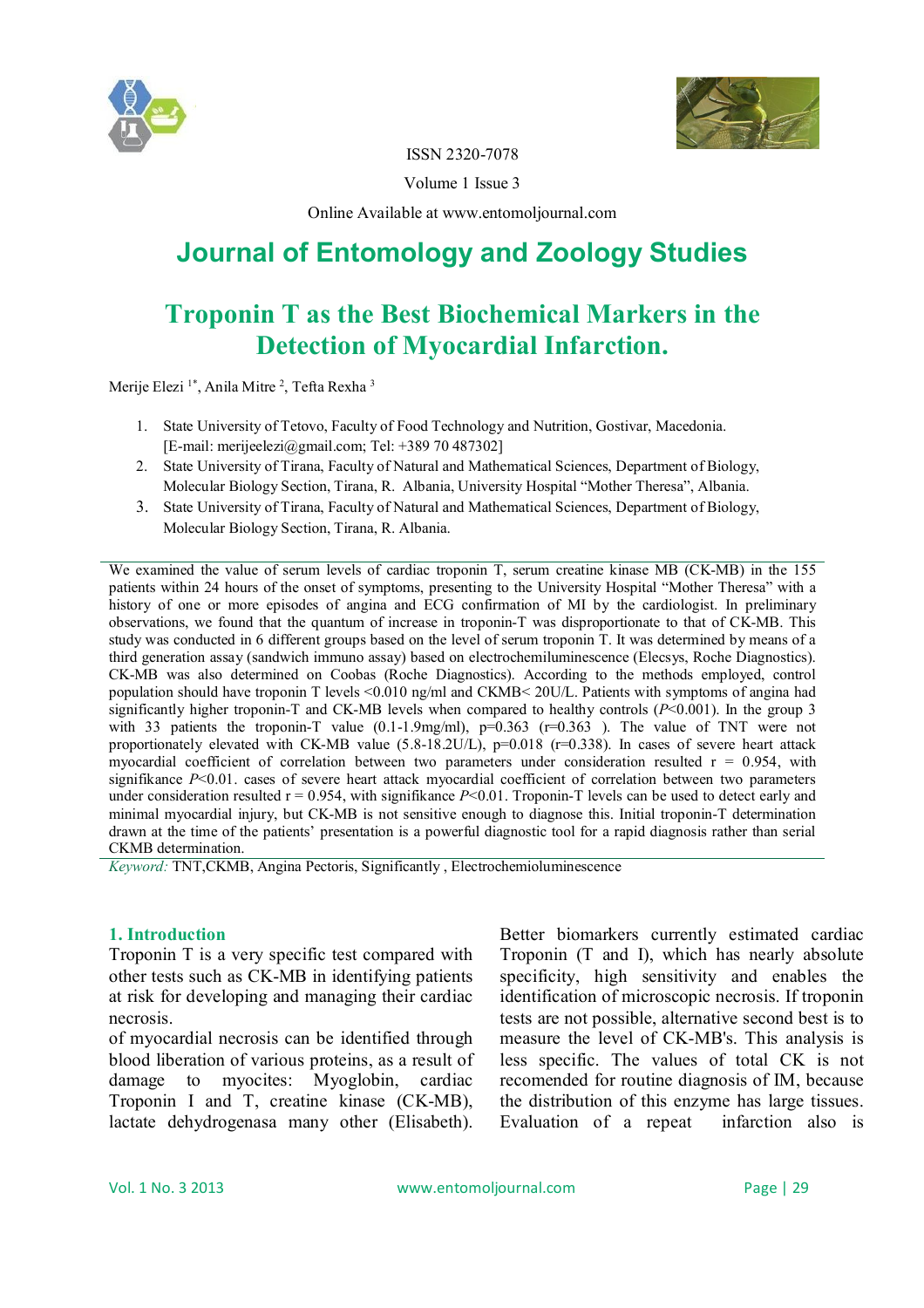important as it gives information on the added risk to the patient (Jeremiah). However infarckt repeat is difficult to diagnose because troponin levels may remain high for a long time, which makes it impossible to determine the second approximation infarction.

#### **2. The Material and Working Method**

During the period 2010-2011 are set Troponin values T and CK-MB in 155 patients submitted for examination in the cardiology clinic of University Hospital Center "Mother Teresa" in Tirana, with initial diagnosis of angina pectoris (chest pain). All patients were aged 53-75 years, of whom 93 were males and 62 females. After completion of consultation with the cardiologist, ECG examinations were performed at the Tirana University Hospital Center and biochemical Troponin T and CK-MB. For analysis venous blood was obtained through flebotom tubes. All examinations were performed within 2 hours of receiving the blood of patients. Troponin T is determined by measurements of third generation (sandwich immunological measurement) based on the principle of electrochemioluminescence (Cobas apparatus 6000, Roche Diagnostic) That uses human cardiac Troponin T recombinantly as a reference standard. CK-MB also determined in the Cobas 6000. Together with the examination of biochemical parameters in patients above, we realized the

measurement of these two parameters in a group of 50 normal individuals who control it as like a vacation. These are individuals who are submitted to the clinic to carry out a check-up-I, whose responses were normal. This group was chosen to determine normal values of CK-MB and Troponines T in our population according to the instructions of Roche Company, who rates it recommends addition, each country or laboratory in accordance with its specifications, determine normal values in the population.

#### **3. Results**

Troponin T is the most powerful marker, the sensitivity and specificity independently with the highest in the diagnosis of myocardial infarction. It is able to determine the minimal myocardial heart attacks which can not do markers used so far as CK-MB and ECG has. Diagnosis performed by this marker is not only correct but also quicker.

### **4. Results and Discussion**

Patients received the study were 155 of which 60% were male and 40% female. Troponin levels in them ranged from  $\leq 0.01$  mg / ml to 24.67 mg / ml and CK-MB values from 1.09 to 729.320-U / L (Tab 1). For ease of processing, values  $\leq 0.01$ were recorded as 0.009 mg / ml.

| Parameter            | Control        | Patients          |  |
|----------------------|----------------|-------------------|--|
|                      | $(N = 50)$     | $(N = 155)$       |  |
| Troponin T $(mg/ml)$ | $0.009 - 0.03$ | $0.009 - 24.67$   |  |
| $CK-MB$ (U/L)        | $1.09 - 16.45$ | $1.007 - 729.320$ |  |

**Table 1:** Values of troponin T and CK-MB in the control group and patients with angina pectoris.

For convenience of study, since the number of patients is large and there are a variety of values, we have split into six groups, taking into account levels of Troponines T as in the following table (Tab 2). In addition to these six groups troponin

values are also set the respective values of CK-MB-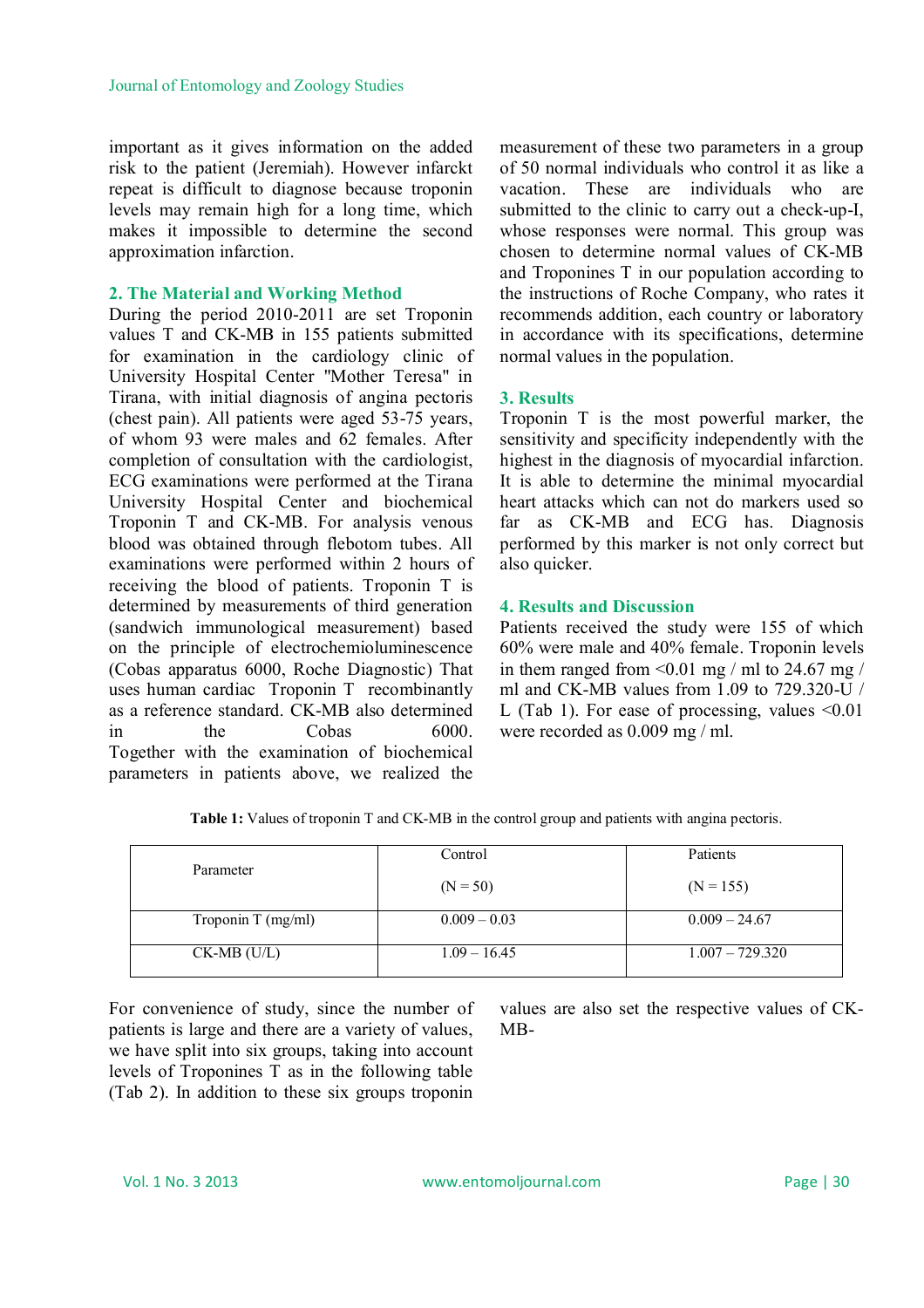| Group               |             | П            | Ш           | IV          |              | VI            |
|---------------------|-------------|--------------|-------------|-------------|--------------|---------------|
| Troponin<br>(mg/ml) | < 0.03      | $0.03 - 0.1$ | $0.1 - 1.9$ | $1.9 - 4.1$ | $4.1 - 7.3$  | 7.3-24.67     |
| CK-MB<br>(U/L)      | 1.007-10.73 | 3.12-7.41    | 5.8-18.12   | 14.02-68.12 | 45.91-235.09 | 168.98-729.32 |
| No. Patients        | 83          |              | 33          |             |              | 17            |

**Table 2:** Grouping of patients according to the level of blood troponines.



**Table 1:** Appearance frequency of each group.

The first group includes those patients who are characterized not only by low levels of troponin, but also by low levels of CK-MB of blood. By examining elektrokardiografik and cardiology consultations, test results fall after initial diagnosis with which they were presented at the cardiology clinic. Exclude this group of patients from the study because the entity arising out of our study.

The second group includes those patients in whom T troponin levels are much less mature, but not really related to cardiac necrosis. The reason for the increase of T Troponin trumpet comes from the formation of a plaque arthrosklerotike destroyed. The appearance of increased levels of troponin trumpet cardiac moderately. This is due to the destruction of the left artery circulation (Tucher).

The third group represents the largest group of cases with cardiac problems, provides patients with pathological values Troponin T, and CK-MB values are unchangeable. In order to prove that Troponin level changes between control group and third group are significant, we realized the statistical processing of correlation Sperman by SPSS program **[3]**. It realized the same thing for CK-MB-in.

Concerning the possible correlation of CK-MB levels and Troponin T between the third and the control, the statistical processing of data obtained showed that: significant between control group and third group troponin T, resulting the value p  $= 0.363$ , coefficient value of correlation  $r = 0.33$ , which shows no correlation between them. For this group Troponines T values are very different from the control group. Otherwise occurs in the case of comparing the values of CK-MB of the